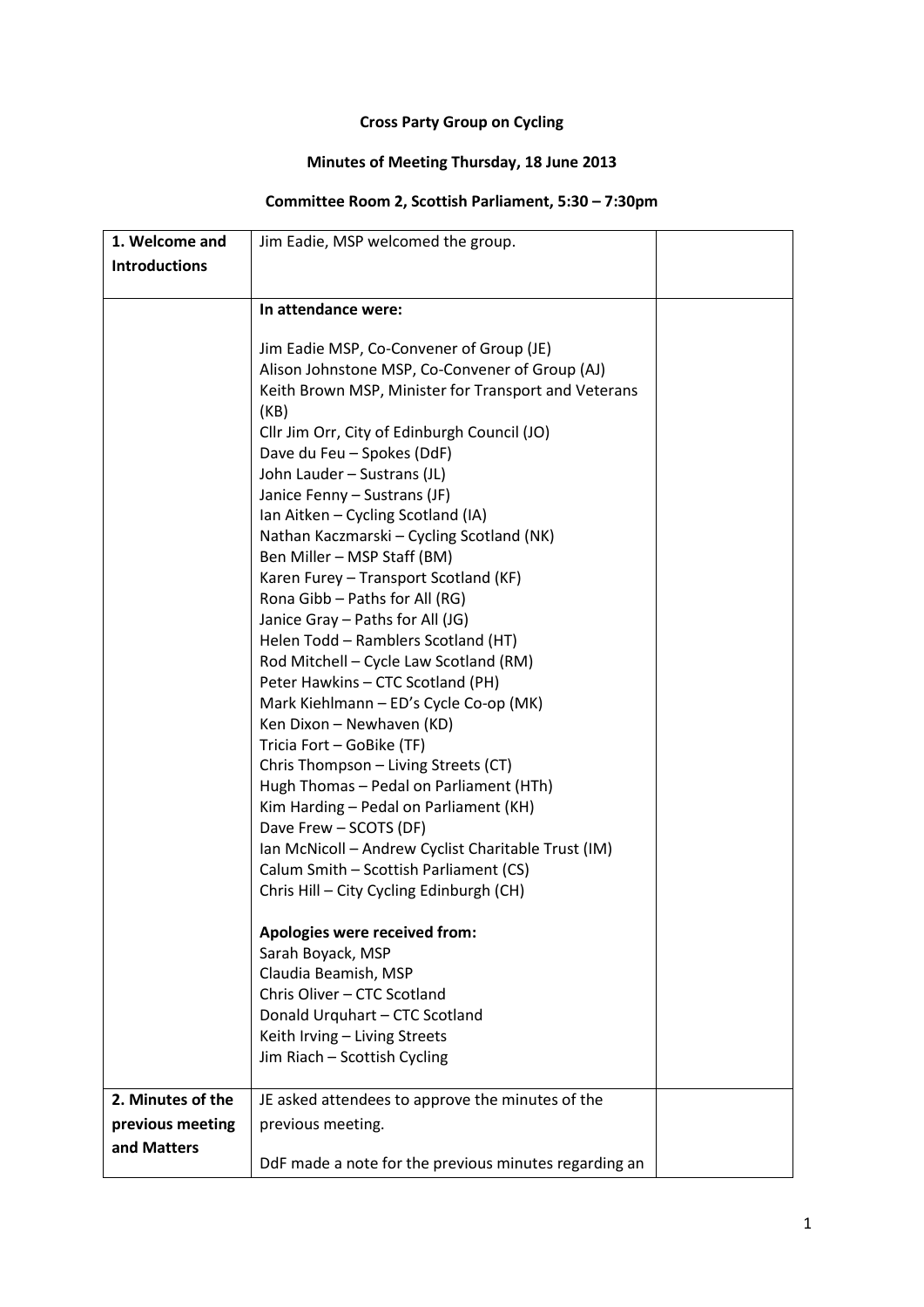| <b>Arising</b>                                                                    | agreement for the Co-conveners to follow-up with<br>Malcolm Wardlaw regarding the forthcoming update to<br>the ICD10 records and respond to this on behalf of the<br>group. Mr. Wardlaw sent report, and this is being<br>followed up by JE.<br>DdF also raised the topic of bike storage sheds in front<br>gardens and that this was identified as a Permitted<br>Development issue that the CPG could possibly feed<br>into. AJ has written to Minister for Local Government<br>and Planning, Derek Mackay, regarding this.<br>All remaining actions accounted for and completed<br>and minutes were approved.<br>Proposed: AJ<br><b>Seconded: KH</b>                                                                                                                                                                                                                                                                                                                                                                                                                                                                                                                                                                                                                                                                                                  |  |
|-----------------------------------------------------------------------------------|----------------------------------------------------------------------------------------------------------------------------------------------------------------------------------------------------------------------------------------------------------------------------------------------------------------------------------------------------------------------------------------------------------------------------------------------------------------------------------------------------------------------------------------------------------------------------------------------------------------------------------------------------------------------------------------------------------------------------------------------------------------------------------------------------------------------------------------------------------------------------------------------------------------------------------------------------------------------------------------------------------------------------------------------------------------------------------------------------------------------------------------------------------------------------------------------------------------------------------------------------------------------------------------------------------------------------------------------------------|--|
| 3. Keith Brown,<br><b>Minister for</b><br><b>Transport and</b><br><b>Veterans</b> | JE introduced Keith Brown, Minister for Transport and<br>Veterans.<br>KB began by welcoming the group and expressing<br>satisfaction at ability to work with the CPG to promote<br>cycling. KB also noted that JO would add a few words<br>regarding the recent study trip to the Netherlands.<br>KB noted that the refresh of the Cycling Action Plan for<br>Scotland was due to be published imminently, but<br>highlighted a few key developments that would be<br>contained within. This includes the continuation of the<br>10% vision and that this would be a call for the Scottish<br>Government, Local Authorities and stakeholders to<br>work together to achieve this. In addition, there will<br>be a Leadership Summit in autumn that will invite<br>senior and elected officials from local authorities to<br>come together to discuss the strategic approach to<br>increasing cycling in local authorities. Other key<br>developments in the refresh of CAPS include ensuring<br>access to bikes, enhanced cross-portfolio working and<br>an enhanced monitoring and evaluation framework.<br>KB covered the funding provided over the last three<br>years (£58m or £3.60 per head). KB also emphasised<br>the importance of local authorities and commitments<br>from them; particularly as over 90% of roads are locally<br>controlled. |  |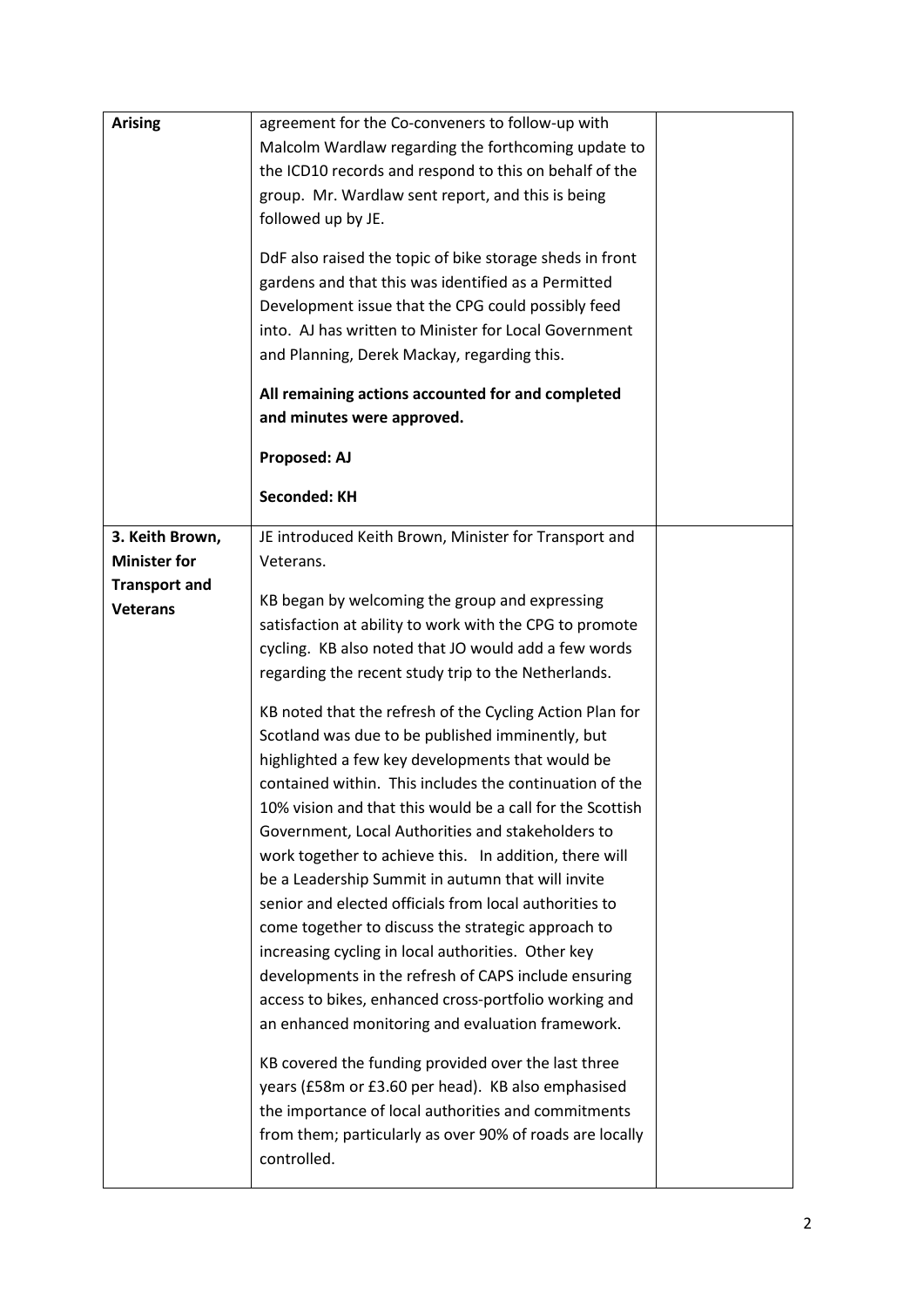KB continued with feedback from the Netherlands study trip. Particular highlights included implementation of infrastructure such as segregation at higher speeds as well as traffic management in other areas to make cars feel like the 'guest' on the roads. KB noted a 15% reduction in fatalities in the Netherlands where speed had been reduced. KB added the integrated nature of transport in the Netherlands, particularly with regard to ticketing and access to/from stations, including cycle hire, smart cards and cycle parking. KB also highlighted that there is cycle training in the Netherlands from three years old, and this helps ensure a cultural consideration for cycling. KB noted that the autumn Leadership Summit will feature a review/report from the Netherlands study trip.

KB then introduced JO who spoke in more detail on the Netherlands study visit.

JO provided an overview of the visit, which was organised by the Dutch Cycling Embassy following the Cycling Scotland 'Love Cycling, Go Dutch' Conference in November 2012. The meeting was to look at a wide variety of examples of cycling and integrated transport in the Netherlands and to meet with parliamentarians and elected members from the national government and municipalities. JO extended invitations to Cllr Frank McAveety from Glasgow City Council as well as KB. Other officials attended from London, Manchester and Bristol.

JO highlighted that the Dutch model was that cycling should be safe for all, easy and fast and that speed reduction was key along with providing adequate cycle parking which, in turn, attracted increased business to retail and shopping areas. JO also highlighted three key actions to take away from the study trip: 1) writing to a Scottish newspaper to encourage them to take a similar position that The Times have in encouraging debate and coverage of cycling issues; 2) When infrastructure projects are implemented, particularly bypasses, there should be a restrictions in place on the local networks in order to transfer through traffic to the new infrastructure; JO will approach the Finance Convener in regard to this; 3) Encourage school trips to ensure that children and young people are able to see and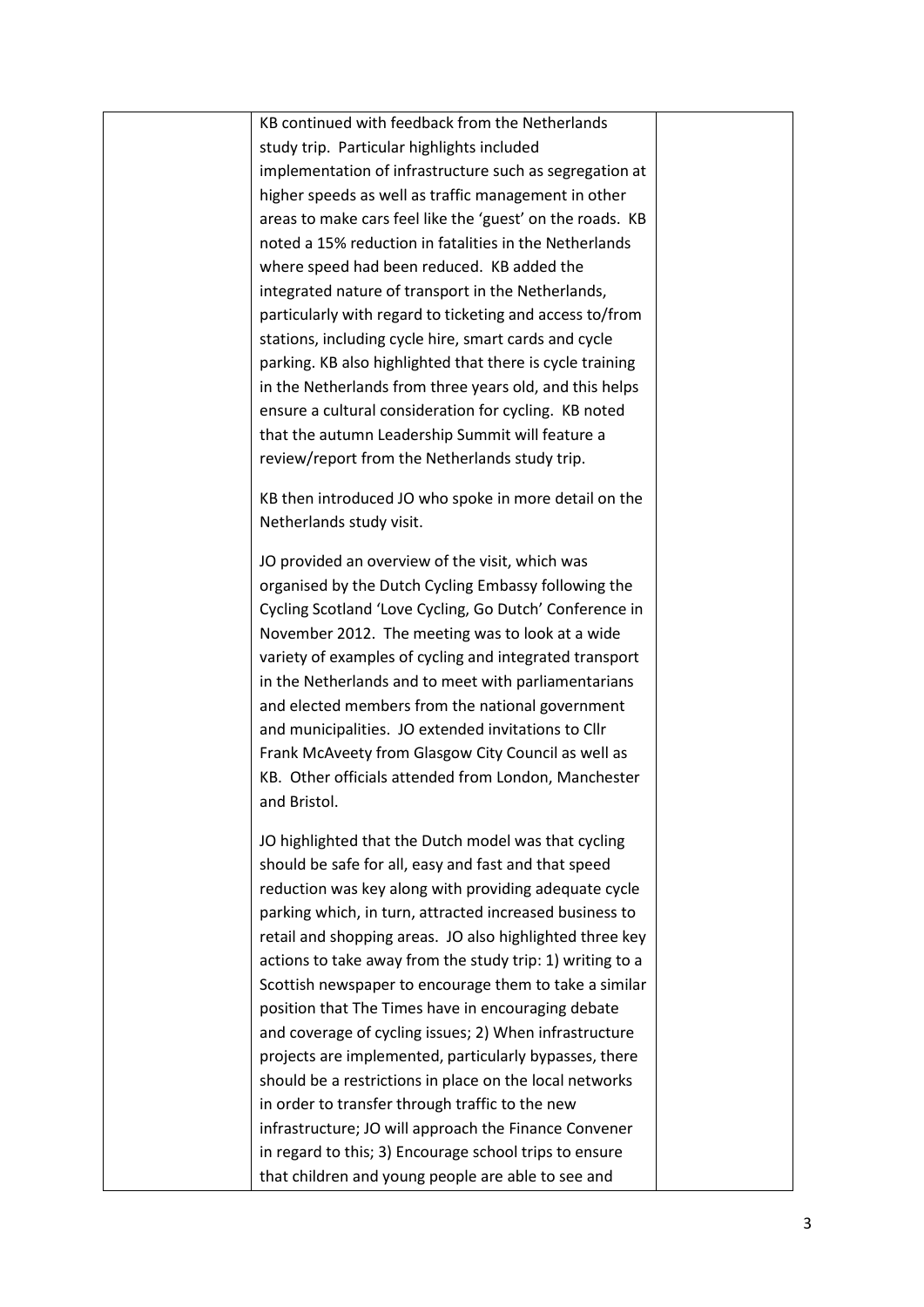|  | experience the cycling culture and developments in the<br>Netherlands.                                                                                                                                                                                                                                                                                                                                                                                                                                                                                                                                                                                                                                                                                                                                                                                                                                                                                                                  |  |
|--|-----------------------------------------------------------------------------------------------------------------------------------------------------------------------------------------------------------------------------------------------------------------------------------------------------------------------------------------------------------------------------------------------------------------------------------------------------------------------------------------------------------------------------------------------------------------------------------------------------------------------------------------------------------------------------------------------------------------------------------------------------------------------------------------------------------------------------------------------------------------------------------------------------------------------------------------------------------------------------------------|--|
|  | Following the conclusion of the presentations by KB<br>and JO, JE opened the floor to questions.                                                                                                                                                                                                                                                                                                                                                                                                                                                                                                                                                                                                                                                                                                                                                                                                                                                                                        |  |
|  | MK noted that cycle training begins in the Netherlands<br>at a very young age compared to in Scotland and asked<br>the Minister whether there would be consideration of<br>this going forward in Scotland and whether there may<br>be funding for encouraging cycle training at a younger<br>age.                                                                                                                                                                                                                                                                                                                                                                                                                                                                                                                                                                                                                                                                                       |  |
|  | KB responded that the focus would remain on P5-7 for<br>the time being, but also noted that it is an interesting<br>proposition. KB also noted that RTPs and Local<br>Authorities could have a part to play in encouraging<br>training at a younger age as well.                                                                                                                                                                                                                                                                                                                                                                                                                                                                                                                                                                                                                                                                                                                        |  |
|  | CH raised concerns regarding funding for cycle training<br>being used for utilising instructor mentors and staff<br>time and questioned whether cycle trainers should be<br>paid rather than volunteer. AJ also noted concerns<br>regarding the volunteer workforce and asked how<br>certain the Government is that the volunteer force can<br>deliver on the motion from last year's Parliamentary<br>Debate on Cycling that all children should be offered<br>on-road training by 2015. KB referred the question to<br>IA who highlighted that the recent support plus funding<br>was not just for instructor mentors, but also to help<br>fund background checks and staff time in order to<br>upskill the set of volunteer trainers already in place. IA<br>noted that it is not only parents who are involved, but<br>also staff at the schools and other people in the<br>community, with over 4,000 volunteers across<br>Scotland. The drive to get these volunteers trained has |  |
|  | resulted in over 1,200 completing training courses since<br>2009. KB added that he does not see any reason to<br>change the approach from volunteer based and the<br>approach to mentoring particularly considering the<br>financial impact that a paid workforce would have, but<br>also did note that if there are not enough volunteers or<br>issues are arising in the future, then this could be<br>visited again and solutions sought.                                                                                                                                                                                                                                                                                                                                                                                                                                                                                                                                            |  |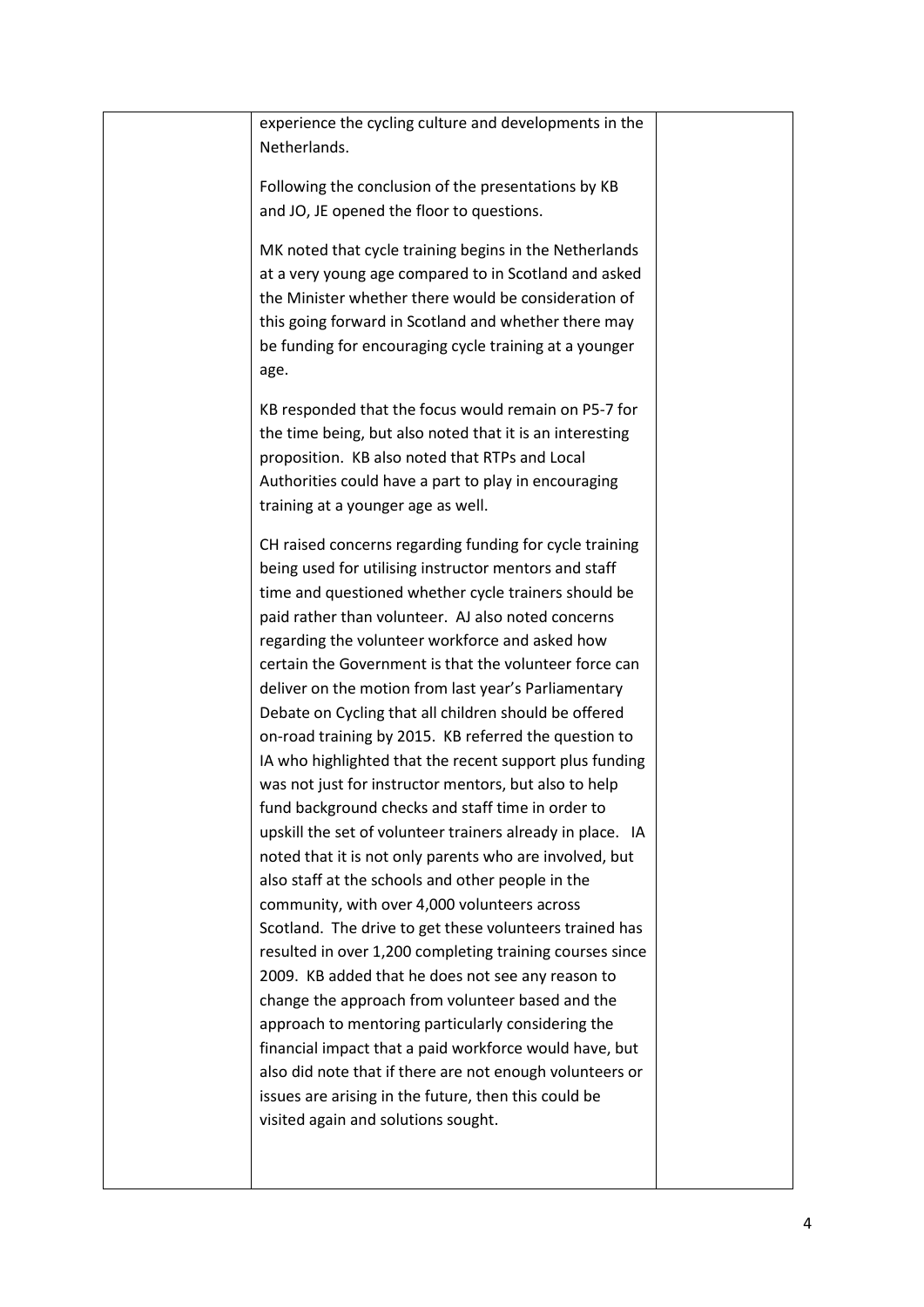HTh queried whether there was any content within the refresh of CAPS that could aid Pedal on Parliament in achieving its manifesto (particularly 20mph speed limits). KB noted the importance of the relationship with local authorities and that the Concordat is in place to ensure that policies are not necessarily prescribed for local authorities by the Scottish Government. KB noted that there is a role for speed reduction and that the leadership summit could be a key opportunity to raise this. KB also noted the importance that stakeholders play, such as Sustrans, in engaging with LAs, but there could be opportunities to widen this engagement, particularly with Regional Transport Partnerships.

DdF noted the current consultation process for the National Planning Framework 3 and that the proposed developments within contain cycling and walking, but the focus is primarily on long-distance routes for leisure/tourism purposes rather than local networks that may have a greater effect on increasing the level of cycling towards the 10% vision. DdF also noted the Spokes submission to the NPF3 consultation and asked whether the Minister would expand on this proposed development to ensure that it did not just focus on leisure/tourism trips but to help support the 10% vision within CAPS.

KB noted that the NPF3 process is taken forward by his colleague, Derek Mackay, Minister for Local Government and Planning. KB noted that the primary focus should be on commuting and every day cycling trips. KB noted that key to delivery is identification of routes and agreement with local authorities to ensure connectivity and an on-going maintenance regime.

KB addressed a point raised by IM about quality of reinstatement after utility works by noting that some progress has been made on this with development of the Roadworks Register and that recently there has been some action by the Roadworks Commissioner on requiring higher standards through fines for substandard reinstatement. KB noted that London has made progress on this and provides a good example for planning for roadworks and reinstatement.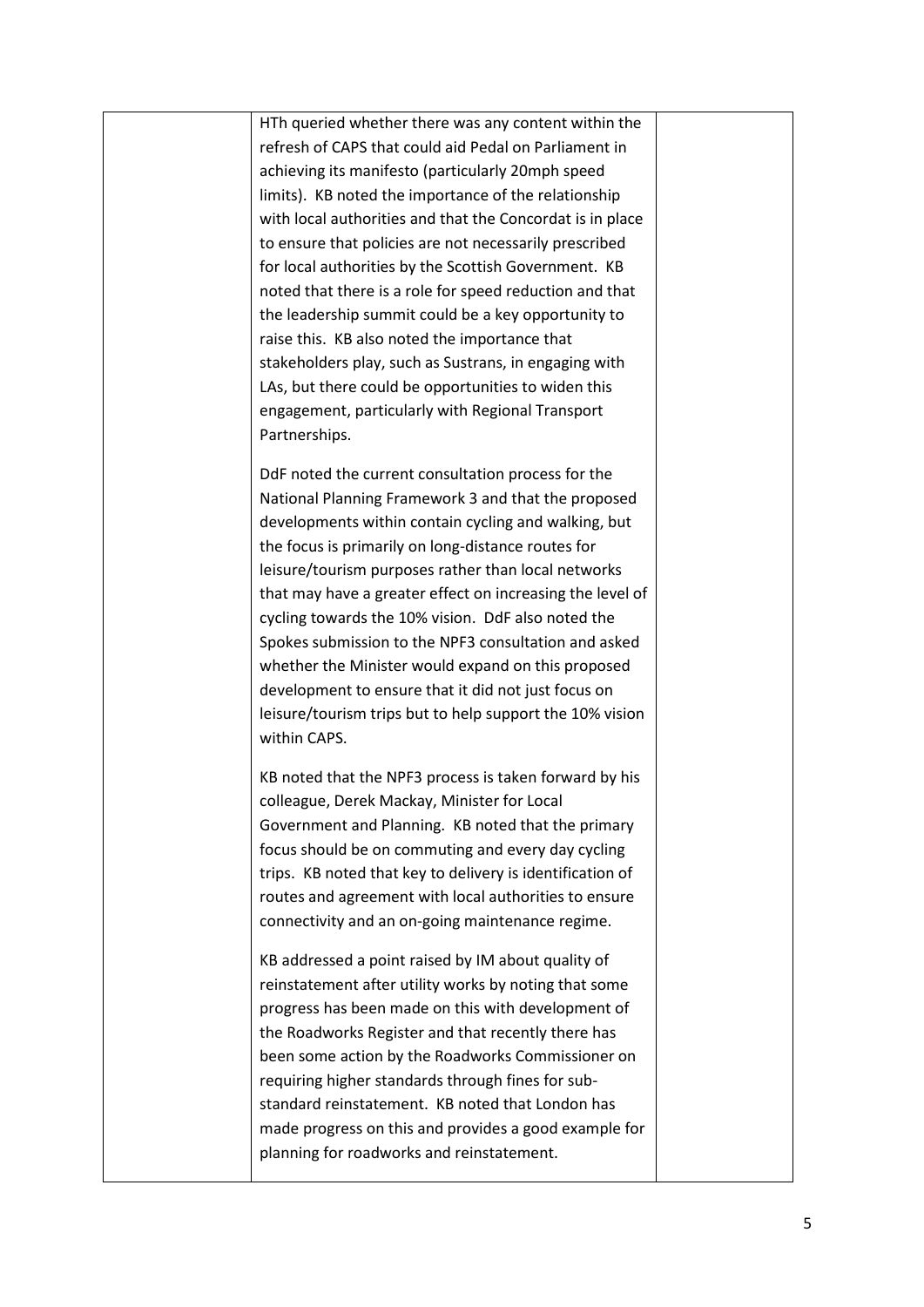| KB also was asked by RG about the linkages between        |  |
|-----------------------------------------------------------|--|
| CAPS and the emerging Walking Strategy. KB focused        |  |
| on the health benefits link and also about looking to     |  |
| ensure it is safe to access both walking and cycling      |  |
| opportunities. KB added that there also needs to be       |  |
| consideration on changing public perception of walking,   |  |
| particularly in light of perceptions on safety.           |  |
|                                                           |  |
| IA asked whether the trip to the Netherlands provided     |  |
| any insight as to how national and local government       |  |
| could work together on cycling. JO noted that national    |  |
| government in the Netherlands does not compel local       |  |
| authorities as it is more devolved. However, both local   |  |
| and national governments agree that cycling is a          |  |
| positive thing. JO added that there is a different        |  |
| consideration in terms of traffic management as well,     |  |
| with traffic diverted from people-friendly areas and      |  |
| cycling developed as the fastest mode. KB added that      |  |
| there is still some competition for road space, but in    |  |
| many places the idea was that the car is the guest. KB    |  |
| also noted the good use of space in the Netherlands,      |  |
| with cars giving way to cyclists particularly on narrow   |  |
| streets and good collaboration between local and          |  |
| national government.                                      |  |
|                                                           |  |
| JL raised potential for funding coming from other         |  |
| budget areas, such as health, climate change and          |  |
| planning (e.g., through developer gain). KB indicated     |  |
| that there is commitment to look at cross-department      |  |
| funding for cycling. KB also noted that local authorities |  |
| should also look to alternative streams of funding, such  |  |
| as gain from wind farm development. KB added that         |  |
| longer-term planning should look at what is needed to     |  |
| reach the 10% vision, particularly with regard to         |  |
| resources needed.                                         |  |
|                                                           |  |
| KH raised the issue of safety and 20mph speed limits      |  |
| and KB responded that the local authorities should take   |  |
| the lead in this and national government would work       |  |
| with local authorities on this and help spread best-      |  |
| practice.                                                 |  |
| TF asked about the impact of the Netherlands visit on     |  |
| Glasgow. KB and JO noted that Cllr Frank McAveety         |  |
| would be best placed to discuss this, but JO noted that   |  |
|                                                           |  |
| there is potential in Glasgow, but consideration of       |  |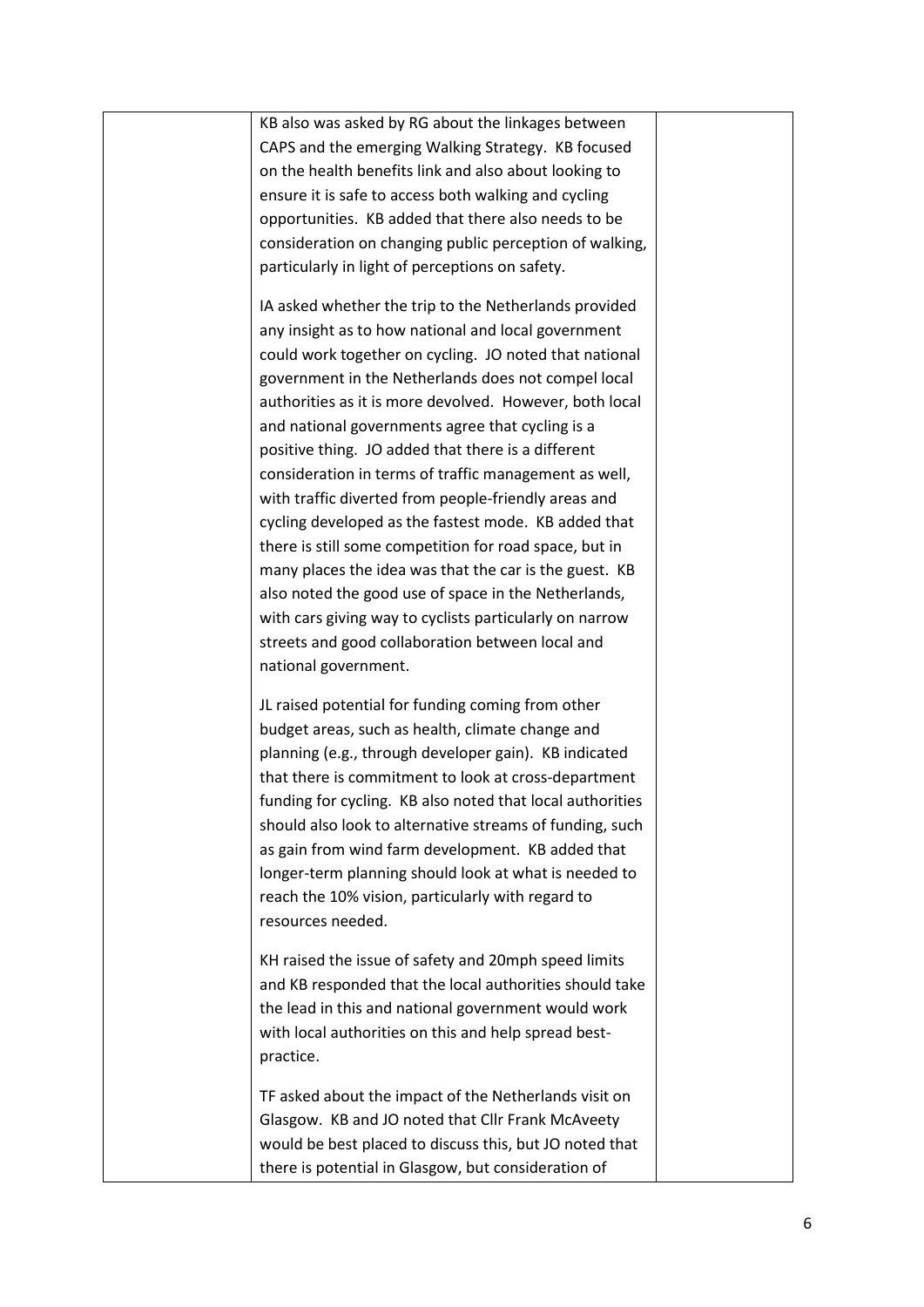|                   | different demographics and different set up of cycling                                                                                                                                                                                                                                                                                                                                                                                                                                                                                                                                                                                                                                                                                        |  |
|-------------------|-----------------------------------------------------------------------------------------------------------------------------------------------------------------------------------------------------------------------------------------------------------------------------------------------------------------------------------------------------------------------------------------------------------------------------------------------------------------------------------------------------------------------------------------------------------------------------------------------------------------------------------------------------------------------------------------------------------------------------------------------|--|
|                   | campaign groups (when compared with Edinburgh). KB                                                                                                                                                                                                                                                                                                                                                                                                                                                                                                                                                                                                                                                                                            |  |
|                   | noted the potential and work done in Glasgow with                                                                                                                                                                                                                                                                                                                                                                                                                                                                                                                                                                                                                                                                                             |  |
|                   | £2.5m matched funding and the opportunity of the                                                                                                                                                                                                                                                                                                                                                                                                                                                                                                                                                                                                                                                                                              |  |
|                   | Glasgow 2014 Commonwealth Games.                                                                                                                                                                                                                                                                                                                                                                                                                                                                                                                                                                                                                                                                                                              |  |
|                   | JE thanked KB and JO for attending.                                                                                                                                                                                                                                                                                                                                                                                                                                                                                                                                                                                                                                                                                                           |  |
| 4. Cycling Policy | JE introduced the next topic and handed the duties of<br>Chair to AJ.                                                                                                                                                                                                                                                                                                                                                                                                                                                                                                                                                                                                                                                                         |  |
|                   | NK introduced the National Planning Framework 3 and<br>Scottish Planning Policy consultation that is currently<br>underway (due 23 July). NK noted that cycling was<br>included in the NPF3 main issues report, particularly<br>with regard to a 'proposed development' for long<br>distance walking and cycling routes. NK added that<br>there was an opportunity for stakeholders to feedback,<br>particularly as there were consultation questions<br>relating to 'every day' cycling journeys and other issues<br>that directly relate to cycling.                                                                                                                                                                                        |  |
|                   | JL noted that Sustrans, Scottish Natural Heritage and<br>Scottish Canals were identified in the NPF3 in relation<br>to the long-distance routes proposals as stakeholders<br>to provide feedback/proposals on creating coherent<br>networks. This involved identifying issues such as<br>barriers in terms of infrastructure breaks and land<br>ownership situations. JL added that this was being<br>developed in partnership and that this would be<br>submitted as a direct response to the long-distance<br>route proposed development, but Sustrans would be<br>supporting a national coherent network through towns<br>and ensuring that there is a framework to ensure high-<br>quality, well-signed routes with on-going maintenance. |  |
|                   | DdF noted the Spokes proposal that had been<br>submitted in the call for proposed developments in<br>earlier phases of NPF3 development. DdF also added<br>that there could be instances where designation of<br>some routes may have a negative impact on other<br>nearby cycling routes being upgraded or open to cycling<br>(e.g., Princes Street and George Street in Edinburgh).<br>RG noted that the inclusion of walking and cycling<br>networks in the NPF3 was positive, but there should be<br>consideration of the larger network at a local and                                                                                                                                                                                   |  |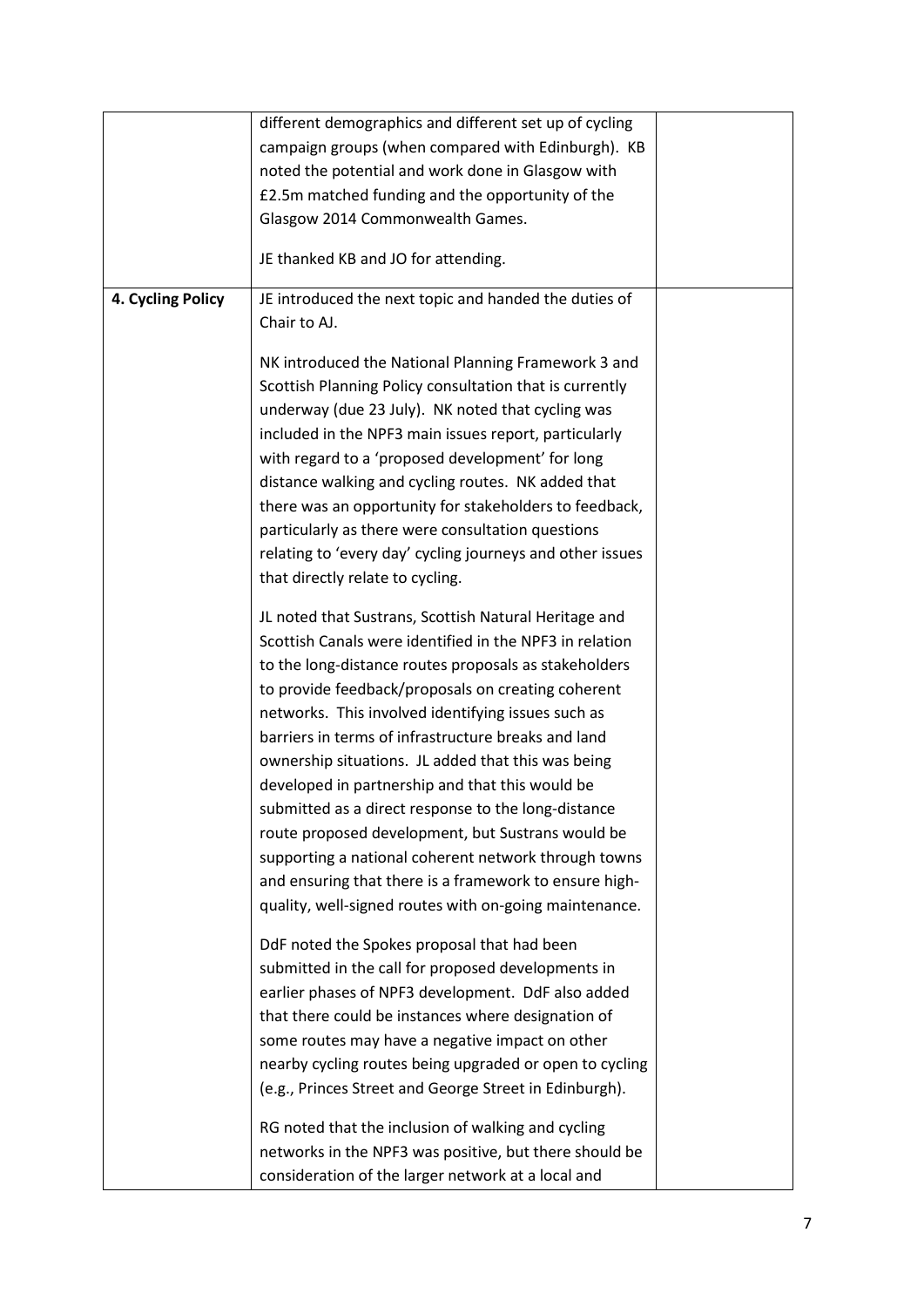| regional level as well as the long-distance routes. RG<br>also added that the Central Scotland Green Network<br>was noted as a key delivery agent for active travel<br>networks in the NPF3.                                                                                                                                                                                                 |               |
|----------------------------------------------------------------------------------------------------------------------------------------------------------------------------------------------------------------------------------------------------------------------------------------------------------------------------------------------------------------------------------------------|---------------|
| In relation to planning, IM noted that Section 75<br>agreements provide an excellent opportunity not just<br>to retrofit cycling networks near new developments,<br>but also to ensure that good quality cycling networks<br>are included in the package delivered as part of the<br>new development.                                                                                        |               |
| DF noted that there is progress being made with regard<br>to Section 75 agreements and there have been good<br>examples where cycling networks and considerations<br>have been designed into new developments.                                                                                                                                                                               |               |
| JL and HT noted that consultation and discussions<br>surrounding the Land Reform Act also highlighted<br>issues with regard to implementing access rights with<br>barriers being put in place that remove access rights.                                                                                                                                                                     |               |
| AJ summarised that it is important for stakeholders to<br>feed back as part of the NPF3, SPP and LRA processes.<br>AJ noted that it would be of benefit for the CPG to<br>respond regarding the NPF3 and LRA concerns/issues<br>briefly as some themes have clearly emerged through<br>the conversation.                                                                                     |               |
| <b>ACTION:</b>                                                                                                                                                                                                                                                                                                                                                                               |               |
| Submit brief response to NPF3 consultation or<br>Minister for Local Government and Planning on key<br>issues surrounding NPF3 / LRA                                                                                                                                                                                                                                                          | CPG (NK / BM) |
| DdF added that there could be some consideration of<br>the Get Britain Cycling Report and/or Westminster's<br>All-Party Parliamentary Cycling Group (APPCG) and the<br>process that they conducted which fed into the Get<br>Britain Cycling Report. DdF noted that Mark Lazarovicz,<br>MP, Edinburgh North and Leith and Lord Berkeley could<br>be good potential speakers on this subject. |               |
| <b>ACTION:</b>                                                                                                                                                                                                                                                                                                                                                                               |               |
| Look into inviting APPCG representation to present at<br>a future CPG meeting on the Get Britain Cycling Report                                                                                                                                                                                                                                                                              | CPG (BM)      |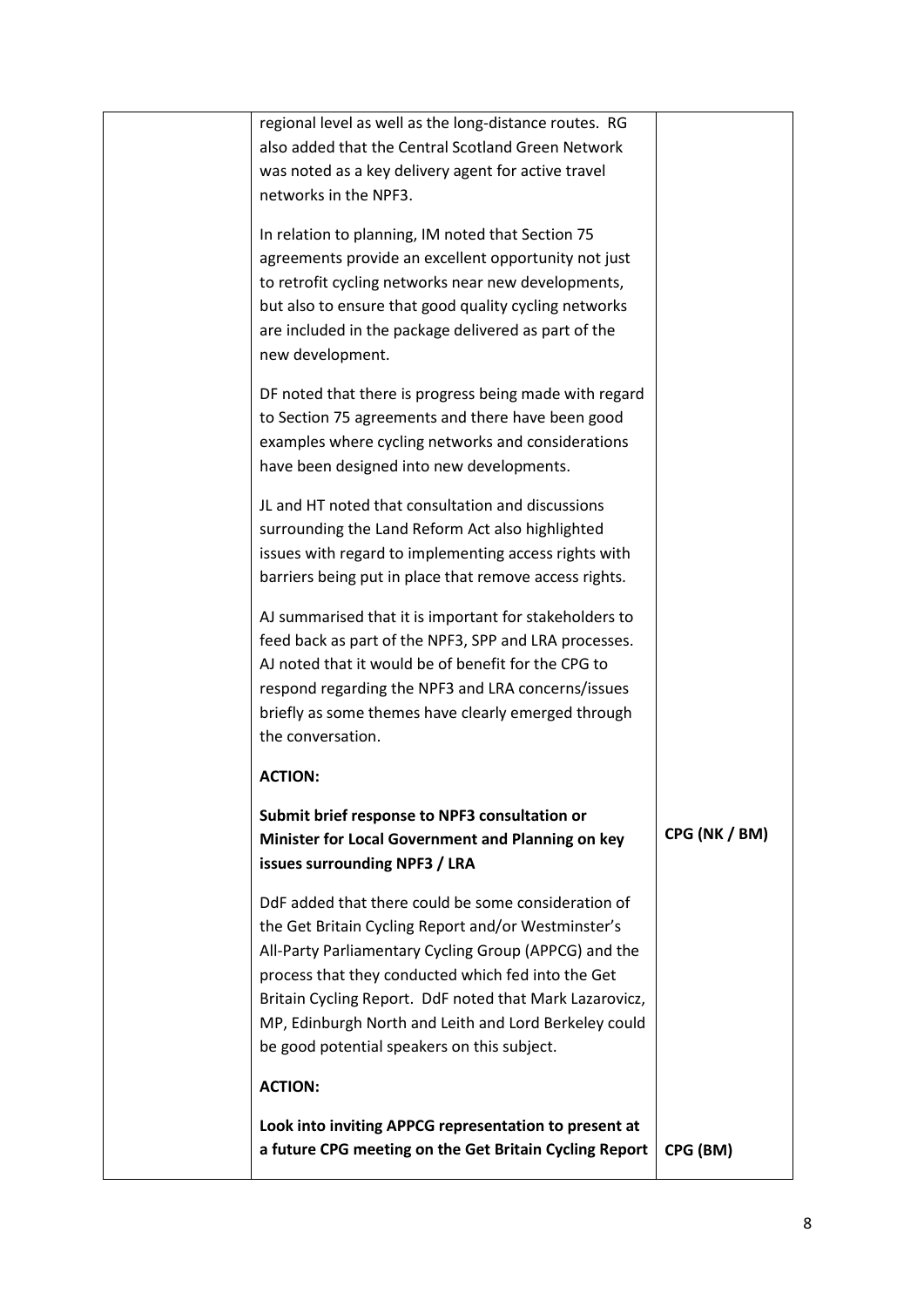|                   | and other developments in the wider-UK context.                                                                                                                                                                                                                                                                                                                                       |  |
|-------------------|---------------------------------------------------------------------------------------------------------------------------------------------------------------------------------------------------------------------------------------------------------------------------------------------------------------------------------------------------------------------------------------|--|
|                   |                                                                                                                                                                                                                                                                                                                                                                                       |  |
|                   |                                                                                                                                                                                                                                                                                                                                                                                       |  |
|                   |                                                                                                                                                                                                                                                                                                                                                                                       |  |
| 5. Mutual Respect | AJ introduced IA and KD who covered the forthcoming                                                                                                                                                                                                                                                                                                                                   |  |
| Campaign          | Mutual Respect campaign.                                                                                                                                                                                                                                                                                                                                                              |  |
|                   | IA introduced the Mutual Respect campaign, including a<br>brief overview of consultation process, market testing<br>and key message development, and introduced KD<br>from Newhaven who have developed the campaign.                                                                                                                                                                  |  |
|                   | KD introduced the idea and noted that the aim of the<br>campaign is to make roads a safer place for all. The<br>tone of the campaign was shaped by market research<br>and the key messages to bring across; 'mini-sin' ideas.                                                                                                                                                         |  |
|                   | KD noted that three potential routes were explored,<br>but the route decided upon, after market research and<br>consultation with stakeholders, was the 'Nice Way<br>Code'; a re-imagining of the Highway Code that uses<br>reminders for all road users to bring across messages to<br>help make all road-users more aware of their actions<br>and the shared roadspace environment. |  |
|                   | KD showed some conceptual drawings and wording for<br>the campaign.                                                                                                                                                                                                                                                                                                                   |  |
|                   | AJ opened the floor for questions and discussion.                                                                                                                                                                                                                                                                                                                                     |  |
|                   | In response to a conceptual drawing relating to cycling<br>on pavements, TF raised the issue that it is often<br>difficult to know where people are allowed to cycle on<br>shared-use paths and this could lead to some<br>confusion. IA noted this point and highlighted the<br>importance for consistent signage across local authority<br>areas for shared-use paths.              |  |
|                   | CH and KH raised concerns about messaging relating to<br>overtaking buses and queried the source for advice<br>behind some of the messaging. IA noted that the<br>messaging was supported by evidence and this<br>evidence could be sent to them to gather any further<br>feedback on this particular message.                                                                        |  |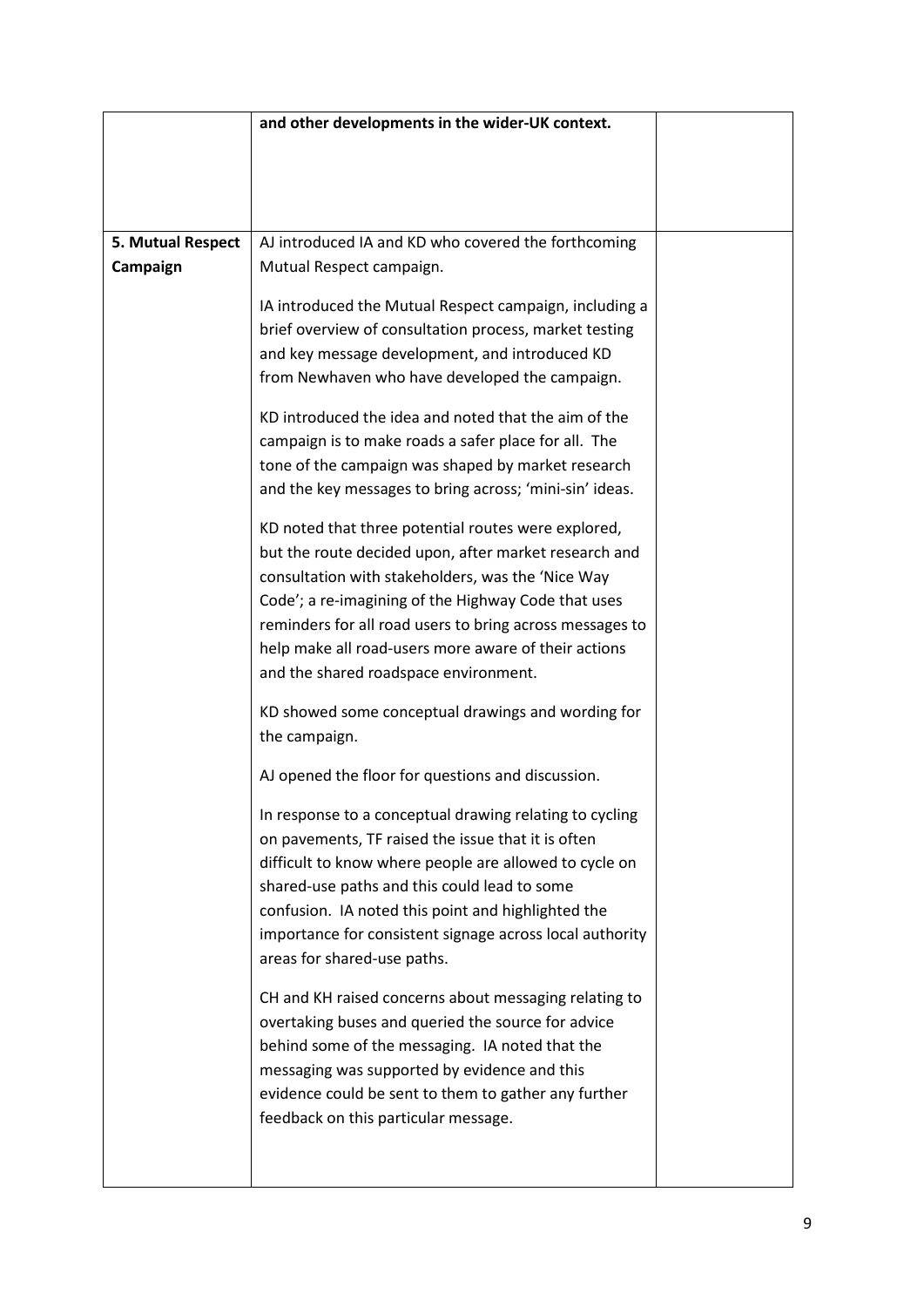| <b>ACTION:</b>                                                                                                                                                                                                                                                                                                                                                                                                                                                                                                                                                                                                                                                                                                                                                                  | IA |
|---------------------------------------------------------------------------------------------------------------------------------------------------------------------------------------------------------------------------------------------------------------------------------------------------------------------------------------------------------------------------------------------------------------------------------------------------------------------------------------------------------------------------------------------------------------------------------------------------------------------------------------------------------------------------------------------------------------------------------------------------------------------------------|----|
| IA to send CH and KH the guidance used for Mutual<br>Respect Campaign message development regarding<br>buses / large-vehicles.                                                                                                                                                                                                                                                                                                                                                                                                                                                                                                                                                                                                                                                  |    |
| PH raised concerns about the messaging, particularly<br>red light jumping, for cyclists and that this message was<br>being broadcast to all even though it only concerned a<br>small minority. PH also expressed concern that the<br>campaign was focusing too much on cyclists and not on<br>other road users.                                                                                                                                                                                                                                                                                                                                                                                                                                                                 |    |
| KD and IA indicated that the messaging would be for all<br>road-users and would be presented even-handedly as<br>well. KD added that the market research showed that<br>the messages will not connect if they are not even-<br>handed and that the market research groups warmed<br>up to the messaging when the tone was not so<br>accusatory. IA also added that the development of the<br>campaign involved consulting with 40 stakeholders,<br>including the CPG members, and the key messages<br>were agreed with key stakeholder groups.<br>CT noted the hierarchy of vulnerability and that<br>pedestrian needs should be considered. CT also noted<br>that the pedestrian messages should link to the<br>Highway Code the responsibilities it places on<br>pedestrians. |    |
| JL noted that if there is still an opportunity to alter the<br>messaging, an explanation of some infrastructure may<br>be useful (e.g., shared-use paths, advanced stop lines,<br>etc.)                                                                                                                                                                                                                                                                                                                                                                                                                                                                                                                                                                                         |    |
| AJ summarised that the Group had expressed some<br>reservations and concerns about aspects of the<br>campaign and hopes that the campaign will be as<br>effective as possible.                                                                                                                                                                                                                                                                                                                                                                                                                                                                                                                                                                                                  |    |